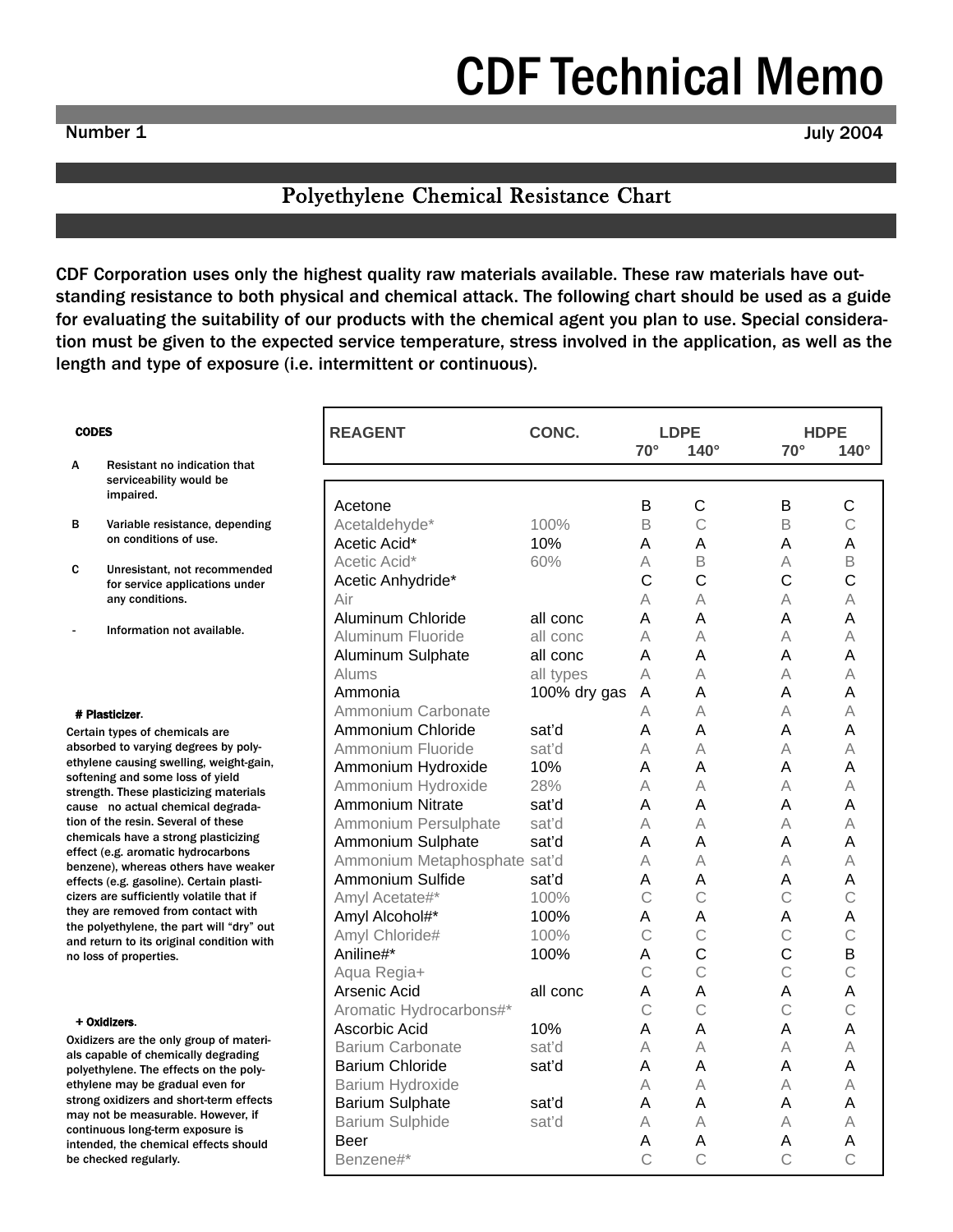- A Resistant no indication that serviceability would be impaired.
- B Variable resistance, depending on conditions of use.
- C Unresistant, not recommended for service applications under any conditions.
- Information not available.

#### # Plasticizer.

Certain types of chemicals are absorbed to varying degrees by polyethylene causing swelling, weight-gain, softening and some loss of yield strength. These plasticizing materials cause no actual chemical degradation of the resin. Several of these chemicals have a strong plasticizing effect (e.g. aromatic hydrocarbons benzene), whereas others have weaker effects (e.g. gasoline). Certain plasticizers are sufficiently volatile that if they are removed from contact with the polyethylene, the part will "dry" out and return to its original condition with no loss of properties.

#### + Oxidizers.

Oxidizers are the only group of materials capable of chemically degrading polyethylene. The effects on the polyethylene may be gradual even for strong oxidizers and short-term effects may not be measurable. However, if continuous long-term exposure is intended, the chemical effects should be checked regularly.

| Benzoic Acid             | all conc     | A                        | A            | Α              | A |
|--------------------------|--------------|--------------------------|--------------|----------------|---|
| <b>Bismuth Carbonate</b> | sat'd        | А                        | А            | A              | Α |
| <b>Bleach Lye</b>        | 10%          | A                        | Α            | A              | A |
| <b>Borax</b>             | sat'd        | А                        | Α            | A              | А |
| <b>Boric Acid</b>        | all conc     | A                        | Α            | A              | Α |
| <b>Boron Trifluoride</b> |              | A                        | Α            | A              | А |
| <b>Brine</b>             |              | Α                        | Α            | Α              | Α |
| Bromine+                 | liquid       | $\mathsf C$              | $\mathsf C$  | $\mathsf{C}$   | C |
| <b>Bromine Water#</b>    | sat'd        | $\mathsf{C}$             | C            | $\overline{C}$ | C |
| Butanediol*              | 10%          | А                        | А            | A              | Α |
| Butanediol*              | 60%          | A                        | Α            | A              | Α |
| Butanediol*              | 100%         | A                        | Α            | A              | А |
| Butter*                  |              | A                        | Α            | A              | Α |
| n-Butyl Acetate#*        | 100%         | B                        | C            | A              | B |
| n-Butyl Alcohol*         | 100%         | Α                        | Α            | Α              | Α |
| <b>Butyric Acid#</b>     | conc         | $\mathsf{C}$             | C            | $\mathsf{C}$   | C |
| Calcium Bisulphide       |              | Α                        | Α            | Α              | Α |
| Calcium Carbonate        | sat'd        | А                        | А            | A              | А |
| Calcium Chlorate         | sat'd        | A                        | Α            | A              | Α |
| Calcium Chloride         | sat'd        | A                        | А            | A              | А |
| Calcium Hydroxide        | conc         | A                        | Α            | A              | Α |
| Calcium Hypochloride     | bleach sol   | А                        | А            | A              | А |
| <b>Calcium Nitrate</b>   | 50%          | A                        | Α            | A              | Α |
| Calcium Oxide            | sat'd        | А                        | Α            | A              | А |
| Calcium Sulphate         |              | Α                        | Α            | Α              | Α |
| Camphor Oil#*            |              | $\mathsf{C}$             | C            | B              | C |
| <b>Carbon Dioxide</b>    | all conc     | Α                        | Α            | Α              | Α |
| Carbon Disulphide        |              | $\mathsf{C}$             | C            | $\mathsf{C}$   | C |
| Carbon Monoxide          |              | Α                        | Α            | Α              | Α |
| Carbon Tetrachloride#    |              | $\mathsf{C}$             | C            | B              | C |
| Carbonic Acid            |              | Α                        | A            | Α              | Α |
| Castor 0il*              | conc         | A                        | Α            | Α              | Α |
| Chlorine+                | 100% dry gas | B                        | C            | C              | C |
| Chlorine Liquid+         |              | $\mathsf{C}$             | $\ddot{C}$   | $\mathsf{C}$   | C |
| Chlorine Water+          | 2% sat'd sol | Α                        | Α            | A              | Α |
| Chlorobenzene#*          |              | $\mathsf{C}$             | $\mathsf{C}$ | $\mathsf{C}$   | C |
| Chloroform*#             |              | Ċ                        | Ċ            | B              | C |
| Chlorosulphonic Acid     | 100%         | C                        | С            | С              | С |
| Chrome Alum              | sat'd        | Α                        | Α            | Α              | Α |
| Chromic Acid             | 80%          | $\overline{\phantom{0}}$ | -            |                |   |
| Chromic Acid             | 50%          | Α                        | B            | Α              | В |
| Chromic Acid             | 10%          | Α                        | Α            | Α              | Α |
| Cider*                   |              | Α                        | Α            | Α              | Α |
| Citric Acid*             | sat'd        | Α                        | Α            | A              | Α |
| Coconut Oil Alcohols*    |              | Α                        | Α            | Α              | Α |
| Coffee                   |              | A                        | Α            | A              | Α |
| Cola Concentrate*        |              | Α                        | Α            | Α              | Α |
| Copper Chloride          | sat'd        | Α                        | Α            | A              | Α |
| Copper Cyanide           | sat'd        | Α                        | Α            | Α              | Α |
| Copper Fluoride          | 2%           | A                        | Α            | A              | Α |
| <b>Copper Nitrate</b>    | sat'd        | Α                        | Α            | Α              | Α |
| <b>Copper Sulphate</b>   | sat'd        | A                        | Α            | A              | Α |
| Corn Oil*                |              | Α                        | Α            | Α              | Α |
| Cottonseed 0il*          |              | A                        | Α            | A              | Α |
| <b>Cuprous Chloride</b>  | sat'd        | А                        | Α            | Α              | Α |
| Detergents Synthetic*    |              | A                        | Α            | A              | Α |
| Developers Photographic  |              | Α                        | Α            | А              | Α |
| Dextrin                  | sat'd        | Α                        | Α            | Α              | Α |
| Dextrose                 | sat'd        | Α                        | Α            | Α              | Α |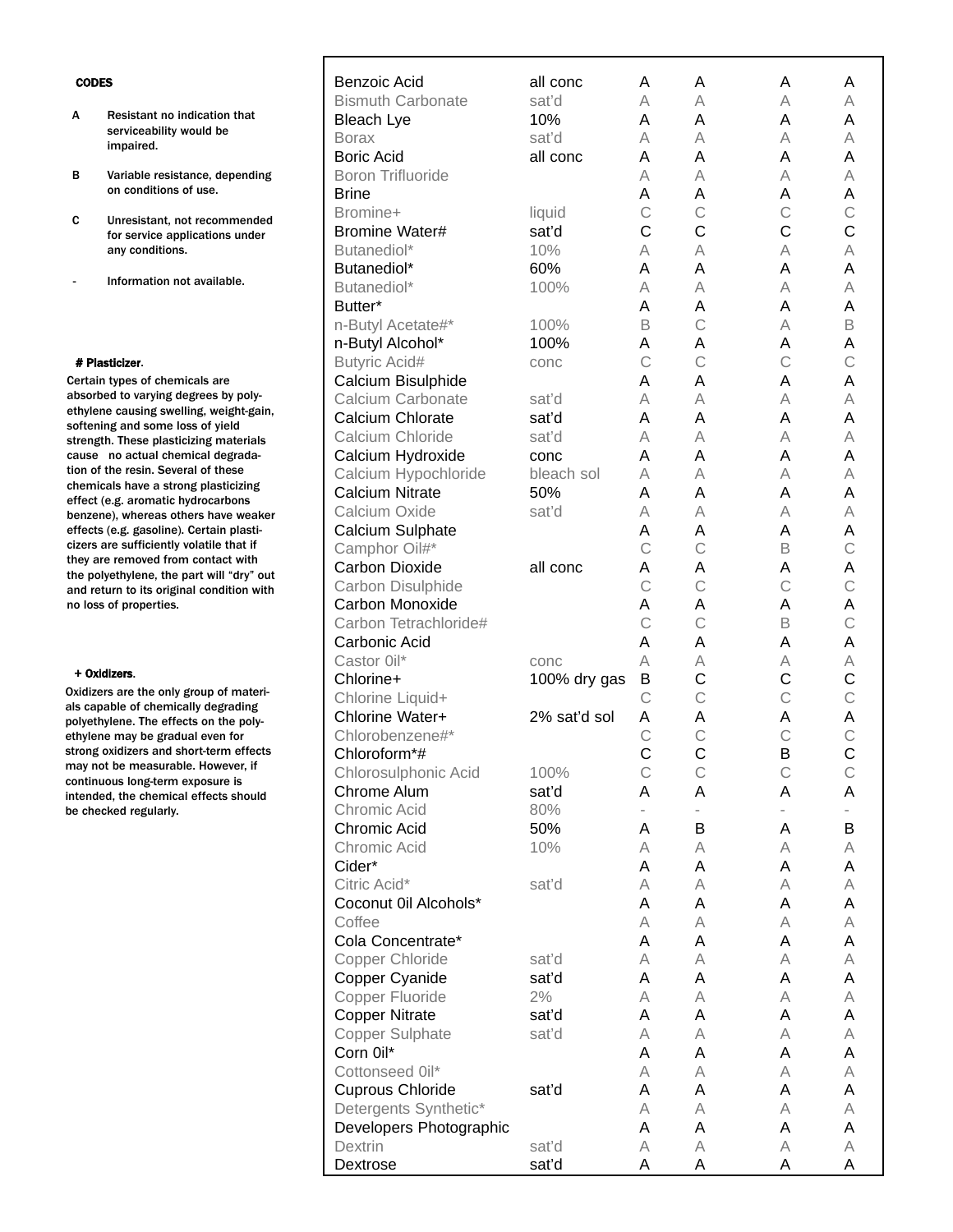- A Resistant no indication that serviceability would be impaired.
- B Variable resistance, depending on conditions of use.
- C Unresistant, not recommended for service applications under any conditions.
- Information not available.

#### # Plasticizer.

Certain types of chemicals are absorbed to varying degrees by polyethylene causing swelling, weight-gain, softening and some loss of yield strength. These plasticizing materials cause no actual chemical degradation of the resin. Several of these chemicals have a strong plasticizing effect (e.g. aromatic hydrocarbons benzene), whereas others have weaker effects (e.g. gasoline). Certain plasticizers are sufficiently volatile that if they are removed from contact with the polyethylene, the part will "dry" out and return to its original condition with no loss of properties.

#### + Oxidizers.

Oxidizers are the only group of materials capable of chemically degrading polyethylene. The effects on the polyethylene may be gradual even for strong oxidizers and short-term effects may not be measurable. However, if continuous long-term exposure is intended, the chemical effects should be checked regularly.

| Diazo Salts              |             | А                 | А                        | A                        | А                 |
|--------------------------|-------------|-------------------|--------------------------|--------------------------|-------------------|
| Dibutylphthalate*        |             | B                 | B                        | B                        | B                 |
| Dichlorobenzene#*        |             | C                 | $\mathsf{C}$             | $\mathsf{C}$             | $\mathsf{C}$      |
| Diethyl Ketone#*         |             | B                 | C                        | B                        | B                 |
| Diethylene Glycol*       |             | A                 | A                        | A                        | A                 |
| Diglycolic Acid*         |             | Α                 | A                        | A                        | Α                 |
| Dimethylamine            |             | $\mathsf{C}$      | $\mathsf{C}$             | $\mathsf{C}$             | $\mathsf{C}$      |
| Disodium Phosphate       |             | Α                 | A                        | B                        | A                 |
| Emulsions, Photographic* |             | A                 | A                        | A                        | A                 |
| Ethyl Acetate#*          | 100%        | B                 | $\mathsf{C}$             | B                        | C                 |
| Ethyl Alcohol*           | 100%        | A                 | A                        | A                        | A                 |
| Ethyl Alcohol*           | 35%         | Α                 | A                        | A                        | Α                 |
| Ethyl Benzene#*          |             | $\mathsf{C}$      | $\mathsf{C}$             | $\mathsf{C}$             | $\mathsf{C}$      |
| Ethyl Chloride#          |             | C                 | $\mathsf{C}$             | $\mathsf C$              | $\mathsf C$       |
| Ethyl Ether#             |             | $\ddot{C}$        | $\mathsf{C}$             | $\mathsf{C}$             | $\mathsf{C}$      |
| Ethylene Chloride#*      |             | C                 | $\mathsf{C}$             | $\mathsf C$              | C                 |
| Ethylene Glycol*         |             | A                 | A                        | A                        | A                 |
| Fatty Acids*             |             | A                 | A                        | A                        | A                 |
| <b>Ferric Chloride</b>   | sat'd       | A                 | A                        | A                        | A                 |
| <b>Ferric Nitrate</b>    | sat'd       | A                 | A                        | A                        | Α                 |
| Ferrous Chloride         | sat'd       | A                 | A                        | A                        | A                 |
| <b>Ferrous Sulphate</b>  |             | A                 | A                        | A                        | Α                 |
| Fish Solubles*           |             | A                 | A                        | A                        | A                 |
| <b>Fluoboric Acid</b>    |             | A                 | A                        | A                        | Α                 |
| <b>Fluosillcic Acid</b>  | conc        | A                 | B                        | A                        | B                 |
| <b>Fluosillcic Acid</b>  | 32%         | A                 | A                        | A                        | A                 |
| Formic Acid              | all conc    | A                 | A                        | A                        | A                 |
| Fructose                 | sat'd       | A                 | A                        | A                        | A                 |
| Fruit Pulp*              |             | Α                 | A                        | A                        | Α                 |
|                          |             |                   |                          |                          |                   |
| Furtural#                | 100%        | C<br>$\mathsf{C}$ | C<br>$\mathsf{C}$        | B<br>B                   | C<br>$\mathsf{C}$ |
| Furturyl Alcohol#*       |             |                   |                          |                          |                   |
| Gallic Acid*             | sat'd       | Α                 | A                        | A                        | A                 |
| Gasoline#*               |             | $\mathsf{C}$      | $\mathsf{C}$             | B                        | B                 |
| Glucose                  |             | A                 | A                        | A                        | Α                 |
| Glycerine*               |             | A                 | A                        | A                        | A                 |
| Glycol*                  |             | A                 | A                        | A                        | A                 |
| Glycolic Acid*           | 30%         | A                 | A                        | A                        | A                 |
| <b>Grape Sugar</b>       |             | Α                 | Α                        | A                        | Α                 |
| n-Heptane#*              |             | $\mathsf{C}$      | $\mathsf{C}$             | B                        | B                 |
| Hexachlorobenzene        |             | Α                 | Α                        | A                        | ۰                 |
| Hexanol Tertiary*        |             | А                 | A                        | A                        | Α                 |
| <b>Hydrobromic Acid</b>  | 50%         | Α                 | A                        | A                        | Α                 |
| Hydrochloric Acid        | all conc    | А                 | A                        | A                        | Α                 |
| Hydrocyanic Acid         | sat'd       | Α                 | A                        | A                        | Α                 |
| Hydrofluoric Acid*       | 60%         | А                 | A                        | A                        | Α                 |
| Hydrogen                 | 100%        | Α                 | A                        | A                        | Α                 |
| Hydrogen Chloride        | dry gas     | А                 | A                        | A                        | Α                 |
| Hydrogen Peroxide        | 30%         | Α                 | A                        | A                        | Α                 |
| Hydrogen Peroxide        | 10%         | А                 | A                        | A                        | Α                 |
| Hydrogen Sulphide        |             | Α                 | A                        | A                        | Α                 |
| Hydroquinone             |             | A                 | A                        | A                        | Α                 |
| <b>Hypochlorous Acid</b> | conc.       | Α                 | Α                        | A                        | Α                 |
| Inks*                    |             | A                 | A                        | A                        | Α                 |
| lodine+                  | in KI sol'n | В                 | C                        | B                        | -                 |
| <b>Isopropyl Alcohol</b> | 100%        |                   | $\overline{\phantom{0}}$ | $\overline{\phantom{0}}$ |                   |
| Lead Acetate             | sat'd       | Α                 | Α                        | A                        | Α                 |
| <b>Lead Nitrate</b>      |             | A                 | A                        | Α                        | A                 |
| Lactic Acid*             | 20%         | Α                 | A                        | A                        | А                 |
| Linseed Oil*             | 100%        | B                 | $\mathsf{C}$             | B                        | $\mathsf{C}$      |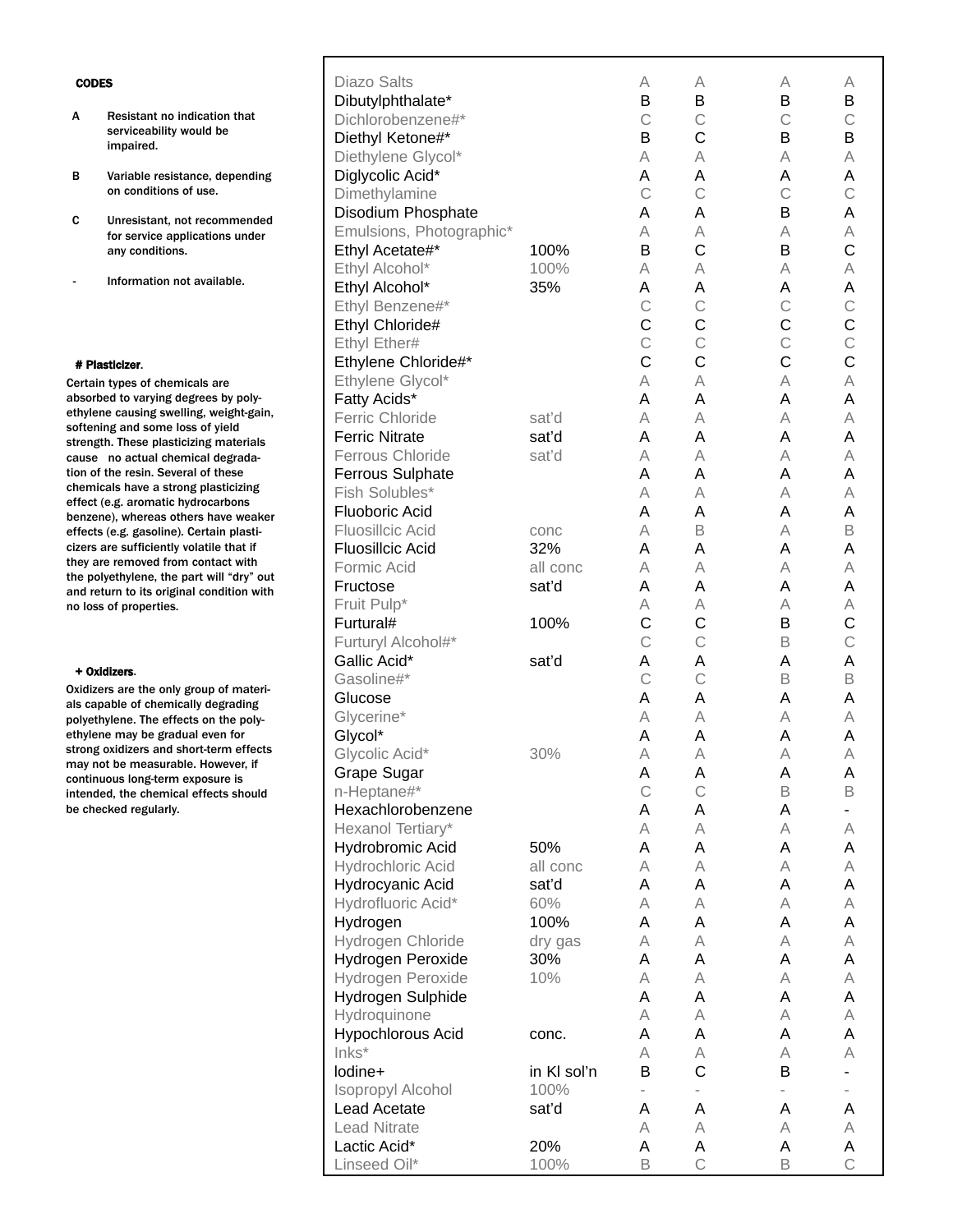| ES.                                                                   | <b>Magnesium Carbonate</b>                    | sat'd  | Α      | A             | A           | A            |
|-----------------------------------------------------------------------|-----------------------------------------------|--------|--------|---------------|-------------|--------------|
|                                                                       | Magnesium Chloride                            | sat'd  | A      | Α             | Α           | A            |
| Resistant no indication that                                          | Magnesium Hydroxide                           | sat'd  | Α      | Α             | A           | A            |
| serviceability would be                                               | Magnesium Nitrate                             | sat'd  | A      | Α             | Α           | A            |
| impaired.                                                             | Magnesium Sulphate                            | sat'd  | Α      | Α             | A           | Α            |
| Variable resistance, depending                                        | Mercuric Chloride                             | 40%    | А      | Α             | A           | A            |
| on conditions of use.                                                 | Mercuric Cyanide                              | sat'd  | Α      | Α             | A           | A            |
|                                                                       | <b>Mercury</b>                                |        | Α      | Α             | Α           | A            |
| Unresistant, not recommended                                          | Methyl Alcohol*                               | 100%   | Α      | Α             | A           | A            |
| for service applications under<br>any conditions.                     | Methylethyl Ketone#*                          | 100%   | B      | $\mathsf C$   | B           | $\mathsf{C}$ |
|                                                                       | Methylene Chloride#*                          | 100%   | C      | C             | B           | B            |
| Information not available.                                            | Milk                                          |        | А      | A             | A           | A            |
|                                                                       | <b>Mineral Oils#</b>                          |        | B      | C             | B           | $\mathsf{C}$ |
|                                                                       | <b>Molasses</b>                               |        | Α      | Α             | Α           | A            |
|                                                                       | Naphtha#*                                     |        | B      | C             | B           | $\mathsf{C}$ |
| sticizer.                                                             | Naphthalene#*                                 |        | C      | $\mathcal{C}$ | B           |              |
| n types of chemicals are                                              | <b>Nickel Chloride</b>                        | conc   | Α      | Α             | A           | A            |
| ed to varying degrees by poly-                                        | <b>Nickel Nitrate</b>                         | sat'd  | Α      | Α             | Α           | A            |
| e causing swelling, weight-gain,                                      | <b>Nickel Sulphate</b>                        | conc   | Α      | Α             | A           | A            |
| ng and some loss of yield                                             | Nicotine*                                     | dilute | Α      | Α             | A           | A            |
| th. These plasticizing materials<br>no actual chemical degrada-       | <b>Nitric Acid</b>                            | 0-30%  | Α      | Α             | A           | A            |
| the resin. Several of these                                           | Nitric Acid+                                  | 30-50% | Α      | $\mathsf B$   | A           | B            |
| cals have a strong plasticizing                                       | Nitric Acid+                                  | 70%    | Α      | B             | A           | B            |
| (e.g. aromatic hydrocarbons                                           | Nitric Acid+                                  | 95-98% | C      | C             | $\mathsf C$ | $\mathsf{C}$ |
| ie), whereas others have weaker                                       | Nitrobenzene#*                                | 100%   | C      | C             | C           | $\mathsf{C}$ |
| (e.g. gasoline). Certain plasti-<br>are sufficiently volatile that if | n-Octane                                      |        | Α      | A             | A           | A            |
| e removed from contact with                                           | Oleic Acid                                    |        | B      | C             | B           | $\mathsf{C}$ |
| yethylene, the part will "dry" out                                    | Oxalic Acid*                                  | sat'd  | Α      | A             | Α           | A            |
| turn to its original condition with                                   | Perchloroethylene#                            |        | C      | $\mathsf C$   | C           | $\mathsf{C}$ |
| ; of properties.                                                      | Phosphoric Acid                               | 95%    | А      | $\mathsf B$   | A           | A            |
|                                                                       |                                               |        | Α      | A             | Α           | Α            |
|                                                                       | Photographic Solutions<br>Plating Solutions*  |        |        |               |             |              |
| dizers.                                                               | <b>Brass</b>                                  |        |        |               |             |              |
| ers are the only group of materi-                                     | Cadmium                                       |        | A      | A<br>A        | A<br>A      | A            |
| able of chemically degrading                                          | Chromium                                      |        | А<br>A | Α             | A           | А<br>A       |
| lylene. The effects on the poly-<br>e may be gradual even for         |                                               |        |        | Α             | A           | A            |
| oxidizers and short-term effects                                      | Copper<br>Gold                                |        | А<br>A | A             | A           | A            |
| ot be measurable. However, if                                         | Indium                                        |        |        |               |             |              |
| uous long-term exposure is                                            |                                               |        | A<br>A | Α<br>Α        | A           | A            |
| ed, the chemical effects should<br>cked regularly.                    | Lead<br>Nickel                                |        | Α      | Α             | Α<br>A      | Α<br>A       |
|                                                                       | Rhodium                                       |        |        | Α             | A           | A            |
|                                                                       | Sliver                                        |        | A<br>А | Α             | A           | A            |
|                                                                       | Tin                                           |        | Α      | Α             | Α           | A            |
|                                                                       | Zinc                                          |        | A      | Α             | A           | A            |
|                                                                       | Potassium Bicarbonate                         | sat'd  | Α      | Α             | A           | A            |
|                                                                       | Potassium Bromide                             | sat'd  |        | Α             | A           | A            |
|                                                                       | Potassium Bromate                             | 10%    | А<br>Α | Α             | Α           | Α            |
|                                                                       | Potassium Carbonate                           |        |        |               |             |              |
|                                                                       | Potassium Chlorate                            | sat'd  | A<br>Α | Α<br>Α        | A<br>A      | A<br>A       |
|                                                                       | Potassium Chloride                            | sat'd  | Α      | Α             | A           | A            |
|                                                                       | Potassium Chromate                            | 40%    |        |               |             |              |
|                                                                       |                                               |        | Α      | Α             | Α           | A            |
|                                                                       | Potassium Cyanide                             | sat'd  | А      | Α             | A           | A<br>A       |
|                                                                       | Potassium Dichromate<br>Potassium Ferri/Ferro | 40%    | Α      | Α             | A           |              |
|                                                                       |                                               |        |        |               |             |              |
|                                                                       | Cyanide                                       | sat'd  | Α<br>A | A<br>A        | A           | Α            |
|                                                                       | Potassium Fluoride                            |        |        |               | А           | Α            |

Potassium Hydroxide conc a A A A A A A A Potassium Nitrate sat'd A A A A A **Potassium Nitrate** sat'd **A** A A A A Potassium Perborate sat'd A A A A A

Potassium Perborate sat'd

#### CODE

A Resistant no indication that

 $\Gamma$ 

- B Variable resistance, depending
- C Unresistant, not recommended
- Information not available.

# # Pla

Certain absorbe ethylen softenin strengt cause tion of chemic effect ( benzen effects cizers a they are the polyethylene, the part will "dry" out and return to its original condition with no loss

## $+$  Oxi

Oxidize als cap polyeth ethylen strong may no continu intende be che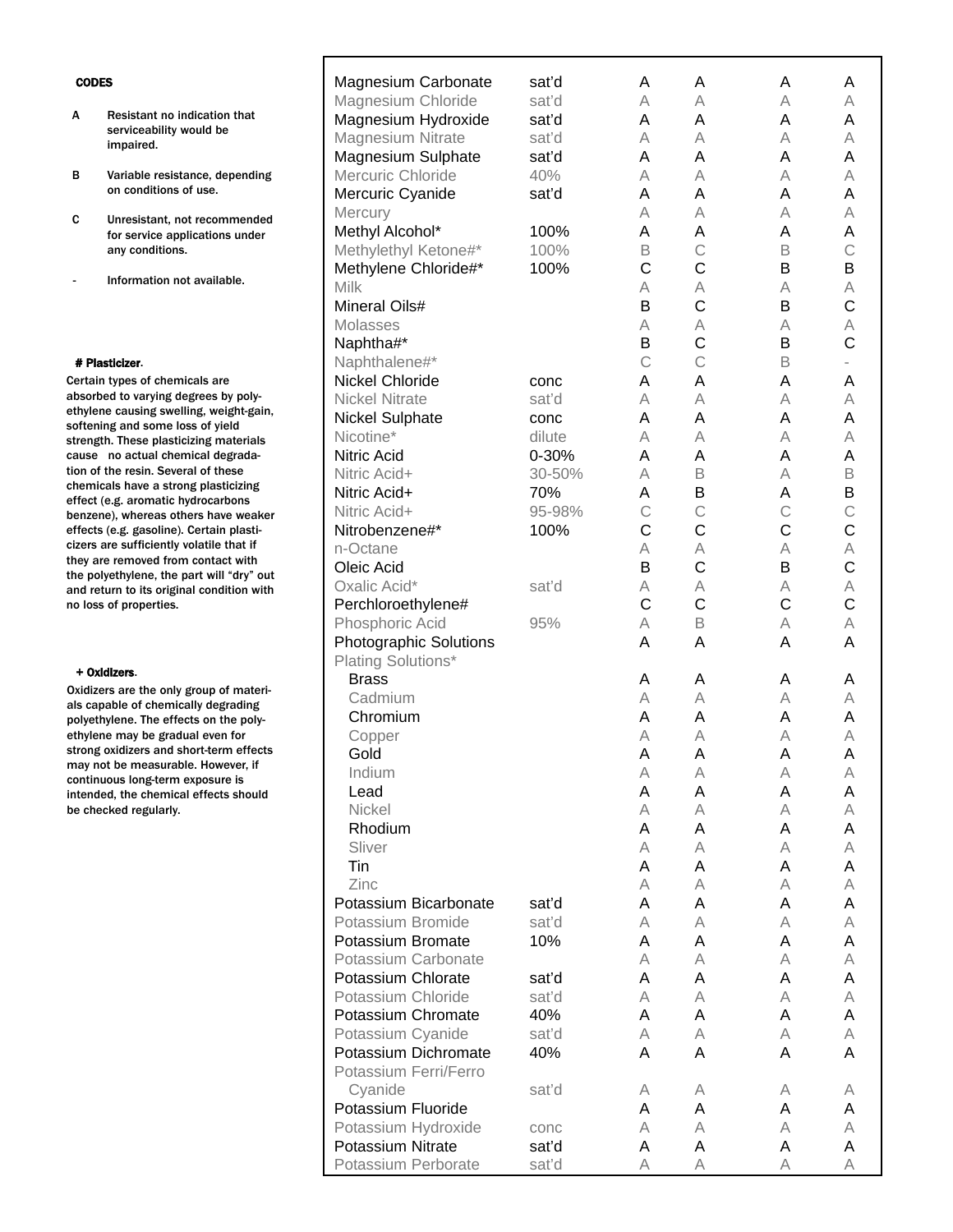|                                                                      | Potassium Perchlorate         | 10%      | Α           | Α            | Α           | Α           |  |
|----------------------------------------------------------------------|-------------------------------|----------|-------------|--------------|-------------|-------------|--|
|                                                                      | Potassium Permanganate        | 20%      | A           | A            | A           | Α           |  |
| esistant no indication that                                          | Potassium Persulphate         | sat'd    | Α           | Α            | Α           | Α           |  |
| erviceability would be<br>npaired.                                   | Potassium Sulphate            | conc     | A           | A            | A           | A           |  |
|                                                                      | Potassium Sulphide            | conc     | Α           | Α            | A           | Α           |  |
| ariable resistance, depending                                        | Potassium Sulphite            | conc     | A           | Α            | A           | A           |  |
| n conditions of use.                                                 | Propargyl Alcohol*            |          | Α           | Α            | A           | Α           |  |
| nresistant, not recommended                                          | n-Propyl Alcohol*             |          | Α           | A            | А           | Α           |  |
| or service applications under                                        | Propylene Dichloride#*        | 100%     | C           | C            | C           |             |  |
| ny conditions.                                                       | Propylene GlyCol*             |          | A           | A            | А           | А           |  |
|                                                                      | Pyridine*                     |          | Α           |              | Α           |             |  |
| nformation not available.                                            | Resorcinol                    | sat'd    | Α           | Α            | А           | Α           |  |
|                                                                      | Salicylic Acid                | sat'd    | Α           | Α            | Α           | Α           |  |
|                                                                      | Sea Water                     |          | A           | Α            | A           | A           |  |
|                                                                      | Selenic Acid                  |          | Α           | Α            | A           | Α           |  |
| cizer.                                                               | Shortening*                   |          | A           | Α            | A           | A           |  |
| pes of chemicals are                                                 | Sliver Nitrate Sol'n          |          | Α           | A            | A           | Α           |  |
| to varying degrees by poly-                                          | Soap Solutions*               | any conc | A           | Α            | A           | A           |  |
| causing swelling, weight-gain,                                       | Sodium Acetate                | sat'd    | Α           | Α            | Α           | Α           |  |
| and some loss of yield<br>These plasticizing materials               | Sodium Benzoate               | 35%      | A           | Α            | A           | Α           |  |
| o actual chemical degrada-                                           | Sodium Biscarbonate           | sat'd    | Α           | Α            | Α           | Α           |  |
| e resin. Several of these                                            | Sodium Bisulphate             | sat'd    | A           | A            | Α           | Α           |  |
| s have a strong plasticizing                                         | Sodium Bisulphite             | sat'd    | Α           | Α            | Α           | Α           |  |
| g. aromatic hydrocarbons<br>whereas others have weaker               | Sodium Borate                 |          | A           | A            | A           | Α           |  |
| g. gasoline). Certain plasti-                                        | Sodium Bromide                | dilute   | Α           | Α            | Α           | Α           |  |
| sufficiently volatile that if                                        | Sodium Carbonate              | conc     | A           | A            | A           | Α           |  |
| removed from contact with                                            | Sodium Chlorate               | sat'd    | Α           | Α            | A           | Α           |  |
| thylene, the part will "dry" out<br>n to its original condition with | Sodium Chloride               | sat'd    | A           | Α            | A           | A           |  |
| f properties.                                                        | Sodium Cyanide                |          | A           | Α            | A           | Α           |  |
|                                                                      | Sodium Dichromate             | sat'd    | Α           | Α            | A           | Α           |  |
|                                                                      | Sodium Ferri/Ferro            |          |             |              |             |             |  |
|                                                                      | Cyanide                       | sat'd    | A           | Α            | A           | A           |  |
| ers.                                                                 | Sodium Fluoride               | sat'd    | А           | А            | Α           | А           |  |
| are the only group of materi-                                        | Sodium Hydroxide              | conc     | Α           | Α            | A           | Α           |  |
| le of chemically degrading<br>ene. The effects on the poly-          | Sodium Hypochlorite           |          | A           | A            | A           | A           |  |
| may be gradual even for                                              | Sodium Nitrate                |          | Α           | Α            | Α           | Α           |  |
| idizers and short-term effects                                       | Sodium Sulphate               |          | A           | Α            | А           | Α           |  |
| pe measurable. However, if                                           | Sodium Sulphide               | sat'd    | Α           | Α            | Α           | Α           |  |
| is long-term exposure is<br>the chemical effects should              | Sodium Sulphite               | sat'd    | А           | А            | A           | Α           |  |
| ed regularly.                                                        | Stannic Chloride              | sat'd    | A           | Α            | Α           | A           |  |
|                                                                      | Stannous Chloride             | sat'd    | A           | A            | Α           | А           |  |
|                                                                      | Starch Solution*              | sat'd    | Α           | Α            | Α           | A           |  |
|                                                                      | Stearic Acid*                 | 100%     | A           | A            | A           | А           |  |
|                                                                      | Sulphuric Acid                | 0-50%    | Α           | Α            | Α           | Α           |  |
|                                                                      | Sulphuric Acid+               | 70%      | А           | $\mathsf B$  | Α           | B           |  |
|                                                                      | Sulphuric Acid+               | 80%      | Α           | $\mathsf C$  | Α           | C           |  |
|                                                                      | Sulphuric Acid+               | 96%      | B           | $\mathsf C$  | $\mathsf B$ | $\mathsf C$ |  |
|                                                                      | Sulphuric Acid+               | 98-conc  | Β           | C            | B           | C           |  |
|                                                                      | Sulphuric Acid+               | fuming   | $\mathsf C$ | $\mathsf{C}$ | $\mathsf C$ | $\mathsf C$ |  |
|                                                                      | Sulphurous Acid               |          | A           | Α            | A           | A           |  |
|                                                                      | Tallow#                       |          | A           | $\mathsf B$  | Α           |             |  |
|                                                                      | Tannic Acid*                  | sat'd    | Α           | А            | Α           | Α           |  |
|                                                                      | <b>Tartaric Acid</b>          |          | Α           | А            | Α           | A           |  |
|                                                                      | Tetrolydrofuran#*             |          | С           | $\mathsf C$  | B           | $\mathsf C$ |  |
|                                                                      | <b>Titanium Tetrochloride</b> | sat'd    | $\mathsf C$ | $\mathsf{C}$ | $\mathsf C$ |             |  |
|                                                                      | Toluene#*                     |          | $\mathsf C$ | C            | B           | Β           |  |
|                                                                      | Trichloroethylene#*           |          | $\mathsf C$ | $\mathsf{C}$ | $\mathsf C$ | $\mathsf C$ |  |
|                                                                      | Triethylene Glycol*           |          | A           | А            | Α           | Α           |  |
|                                                                      | Trisodium Phosphate           | sat'd    | A           | A            | Α           | А           |  |
|                                                                      |                               |          |             |              |             |             |  |

A Resistant no indication that serviceability would be impaired.

Г

- B Variable resistance, depending on conditions of use.
- C Unresistant, not recommended for service applications under an
- Information not available.

# # Plastic

Certain ty absorbed ethylene softening strength. cause no tion of the chemicals effect (e.g benzene), effects (e. cizers are they are re the polyet and return no loss of

## + Oxidize

Oxidizers als capabl polyethyle  $e<sub>th</sub>$  ethylene strong oxi may not b continuou intended, be checke